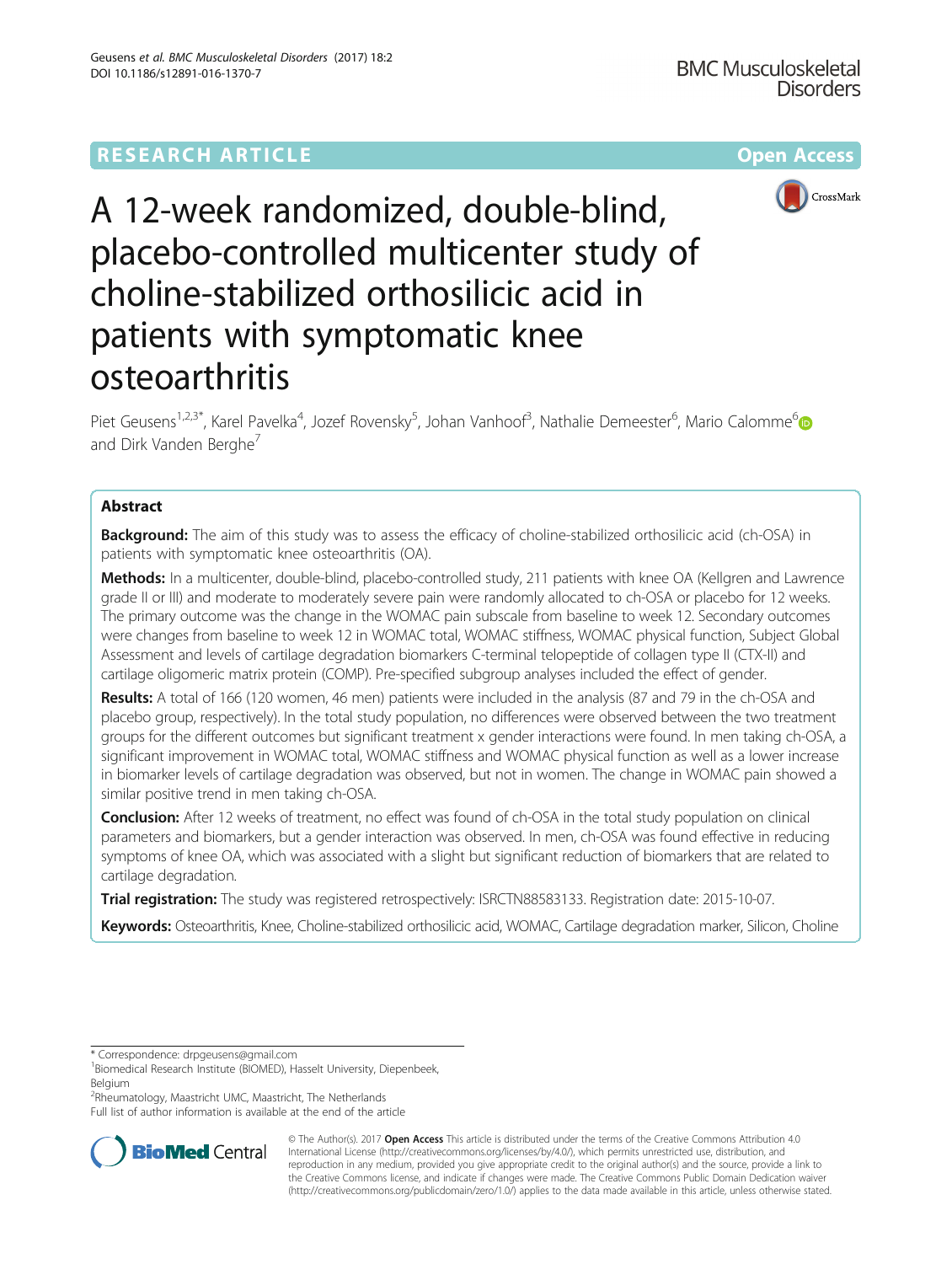# Background

Osteoarthritis (OA) is one of the leading causes of functional disability and compromised quality of life in the elderly worldwide [\[1](#page-10-0)]. It is a chronic and slowly progressive disease, with the knee being the most affected weightbearing joint [\[2](#page-10-0), [3](#page-10-0)]. OA is a complex disease of joints, characterised by degradation of articular cartilage, changes of the subchondral bone and inflammation, leading to pain and stiffness in the joint [\[4, 5](#page-10-0)]. At present, there are no safe OA therapeutic strategies approved that result in a concurrent structural modification and symptom improvement [[6](#page-10-0), [7](#page-10-0)]. The treatment of OA is therefore, besides exercise and physiotherapy, still mainly based on analgesics, nonsteroidal anti-inflammatory drugs (NSAIDs) and surgical procedures [\[8\]](#page-10-0).

Several risk factors for the development of knee OA have been identified, including age, obesity, injury and genetic profiles. Sex differences in knee OA incidence and prevalence have been reported as well, with females generally at higher risk [\[7, 9](#page-10-0)]. Moreover, the meta-analysis performed by Srikanth et al. demonstrated that women tend to have more severe knee OA, particularly after menopausal age [\[9\]](#page-10-0).

Given the limitations of plain radiography and the high charges for magnetic resonance imaging (MRI), biochemical markers have gained considerable interest over the past 15 years [\[10, 11](#page-10-0)]. However, in contrast to the wellestablished biochemical markers for bone diseases, the value of biomarkers in OA still needs further elucidation [[12](#page-10-0)]. To this respect, Bauer et al. proposed the BIPED – burden of disease, investigative, prognostic, efficacy of intervention and diagnostic – categories, providing a classification system for biochemical markers [[13](#page-10-0)]. Among numerous candidates, C-terminal telopeptide of collagen type II (CTX-II) and cartilage oligomeric matrix protein (COMP), which are two markers of cartilage degradation, have been reported to be the best performing biochemical markers across all BIPED categories [\[11\]](#page-10-0).

Choline-stabilized orthosilicic acid (ch-OSA) is a specific complex of orthosilicic acid and choline that has been previously demonstrated to stimulate collagen synthesis which positively affects bone turnover [[14](#page-10-0)] as well as surface and mechanical properties of the skin [\[15](#page-10-0)]. The choline component of ch-OSA was suggested to contribute to this effect [[14](#page-10-0)], as it lowers plasma homocysteine levels [[16](#page-10-0)]. More specifically, hyperhomocysteinemia has been shown to interfere with collagen cross-linking, leading to connective tissue pathology [[17](#page-10-0)]. To this respect, it may be hypothesized that ch-OSA acts on both cartilage and subchondral bone, consequently rendering it a candidate for the treatment of OA. The aim of this study was to evaluate the symptomatic effects of the oral intake of ch-OSA on knee OA over a 12-week period. Additionally, CTX-II and COMP were analysed to assess the influence of ch-OSA on cartilage degradation.

# **Methods**

A 12-week, international, multicenter, double-blind, randomized, parallel-group, placebo-controlled single-joint study in outpatients with symptomatic knee OA was performed. Participants were recruited either directly from the investigation centres (situated in Belgium (ReumaClinic, Genk and Diagnosecentrum, Lommel; both private hospitals in co-operation with Biomedical Research Institute, Hasselt University, Hasselt, Belgium and Rheumatology, Maastricht UMC, Maastricht, The Netherlands), Slovakia (National Institute of Rheumatic Diseases, Piestany; public hospital) and Czech Republic (Institute of Rheumatology, Prague; public hospital) or following pre-screening by general practitioners (Belgium).

## **Patients**

Potential participants were initially assessed during a screening visit. The inclusion criteria defined eligible patients as men and women between 50 and 75 years of age with a diagnosis of primary knee OA according to the American College of Rheumatology criteria [[18\]](#page-10-0) for at least 12 weeks prior to randomization i.e. knee pain plus at least three of the following characteristics:  $> 50$  years,  $< 30$  min of morning stiffness, crepitus on active motion, bony tenderness, bony enlargement, no palpable warmth of the synovium. Additional inclusion criteria comprised a radiographic confirmed Kellgren and Lawrence grade II or III (mild to moderate osteophytes and joint space narrowing) in the previous 6 months [[19\]](#page-10-0); a knee OA pain intensity score, assessed by the question "How would you describe your maximum OA knee pain when not taking analgesic medications in the 24 h prior to this visit", of "moderate (2)" or "moderately severe (3)" on a 5-point Likert Scale; a Western Ontario and McMaster University OA Index (WOMAC) physical function subscale score > 0 on a 100 mm horizontal visual analogue scale (VAS) [[20\]](#page-10-0). In case both knees were affected, the knee with the highest pain score was selected as the target knee. In order to avoid interference with the subject's pain perception, the use of paracetamol within a 48 h period prior to the screening visit was not allowed.

The major exclusion criteria were the following: secondary OA of the target knee; morning stiffness of  $\geq 30$  min; a swollen or warm joint suspected to be secondary to gout, pseudo gout or sepsis; significant injury in the target joint within 6 months before the start of the trial; arthroplasty and joint surgery of the target knee within 2 years prior to the start of the study. Additionally, specified previous medications led to exclusion from the trial.

Following a wash-out period during which the use of pain medication and OA-related treatments were not allowed, eligible subjects were scheduled for a baseline visit. The duration of the wash-out period was at least five drug half-lives of the corresponding drug, or as described in the exclusion criteria.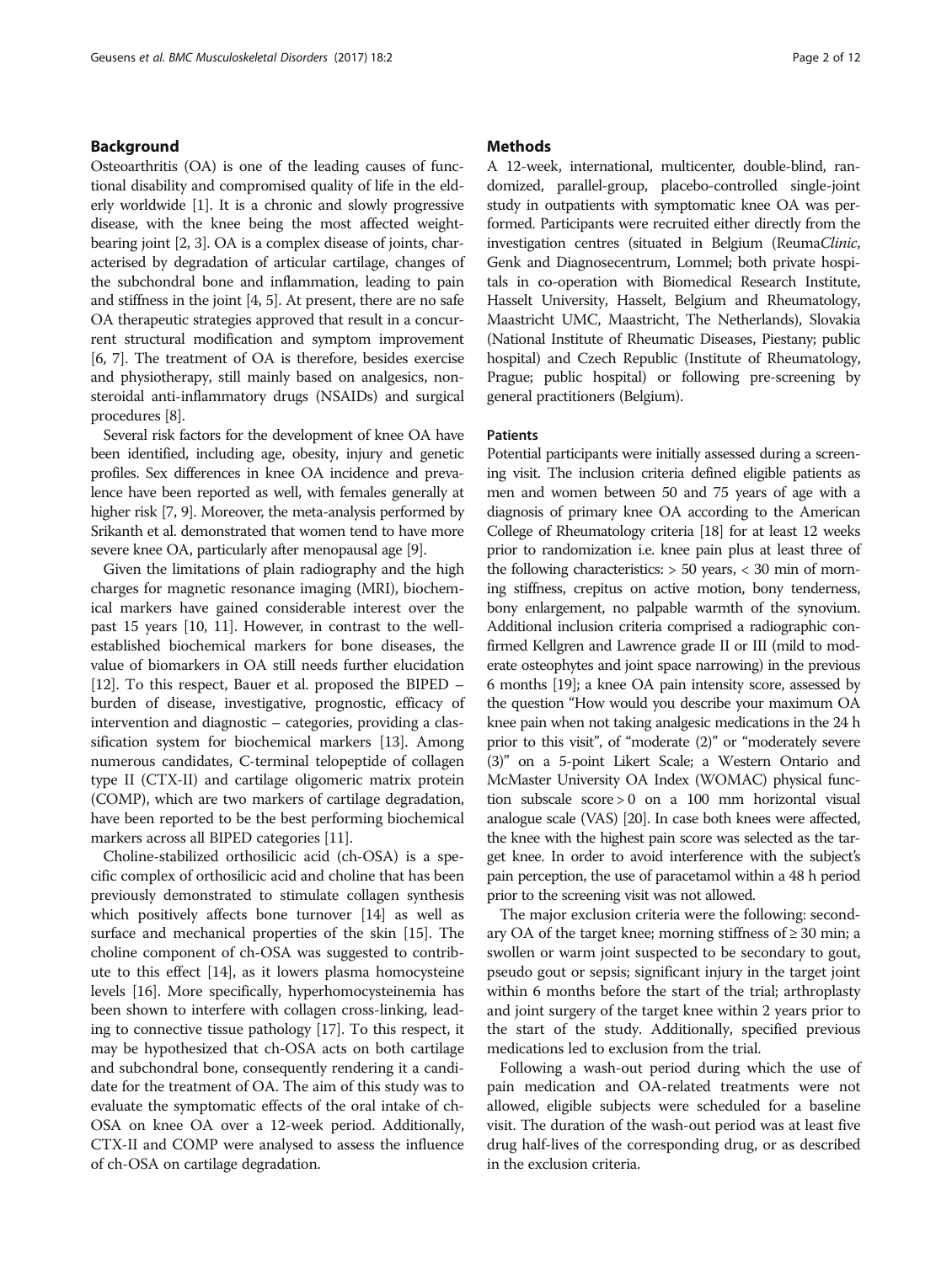## Design, randomisation and blinding

At the baseline visit, patients were randomly assigned to take a capsule of either ch-OSA (520 mg ch-OSA beadlets containing 5 mg of silicon and 100 mg of choline; Bio Minerals N.V., Belgium) or placebo (520 mg microcrystalline cellulose beadlets; Pharmatrans Sanaq AG, Switzerland) twice daily by oral route for 12 weeks. The treatment allocation occurred sequentially in a 1:1 ratio using a randomization list, which was generated by an independent statistician in R (software version 2.10.1 for Windows; The R Foundation for Statistical Computing, Vienna, Austria). More specifically, block randomization was stratified by site, applying randomly selected block sizes of 2 or 4. The individual code was kept in a sealed envelope by the investigator to be opened only in case of medical emergency.

Patients were assessed by the investigator at baseline and at 2, 6 and 12 weeks after randomization. At the first three visits, the study dietary supplement was delivered in bottles labelled with the subject's randomization number (according to the allocation sequence) and the instructions to take one capsule in the morning and another in the evening with a glass of water or juice. Blinding among subjects, investigators and monitors was maintained by providing identical packaging, appearance, taste and odour for ch-OSA and placebo capsules, respectively. Treatment compliance was verified at subsequent visits by counting the number of unused doses. In this respect, the limit for an acceptable compliance was set at 75%.

Pain medication and OA-related treatments were not allowed throughout the trial. However, subjects were allowed to take up to 2 g of paracetamol per day as rescue medication in case of intolerable pain, except during a 48 h period before each evaluation.

## Assessments and outcome measures

At each visit, allocated patients were requested to complete a 100 mm horizontal VAS WOMAC questionnaire based on symptoms in the target knee in the preceding 48 h. This 24-item questionnaire resulted in a total WOMAC score and three WOMAC subscores, based on the following subscales: pain (5 questions), stiffness (2 questions) and physical function (17 questions). For each WOMAC score, a 0– 100 mm range was generated by averaging across the respective items, with lower scores indicating better outcomes. The Subject Global Assessment was evaluated on a 100 mm horizontal VAS as well (0–100 mm range), by asking the following question: "Considering all the ways your knee OA affects you, how are you doing today?". Finally, fasting serum and second void urine were collected at the baseline and final visit to assess biochemical markers of cartilage degradation (urine, serum), baseline serum estradiol and serum silicon concentration. For the collection of serum, silicon free polypropylene syringes (Sarstedt, Germany) and needles (Microlance, Becton Dickinson,

Spain) were used as published elsewhere [[15\]](#page-10-0). Aliquots of both samples were stored at −20 °C until analysis. More specifically, urinary CTX-II concentrations were determined using the Urine CartiLaps EIA from IDS (Boldon, UK). These concentrations were corrected for urinary creatinine concentrations, which were determined with a creatinine assay (R&D Systems, Abingdon, UK). Serum COMP levels were measured using AnaMar Medical's (Lund, Sweden) COMP ELISA. Serum Estradiol levels were measured with Estradiol III electrochemiluminescense immunoassay from Roche (Mannheim, Germany). All analyses were performed according to the manufacturers' protocols. Serum silicon concentration was measured using electrothermal atomic absorption spectrometry with inverse longitudinal Zeeman background correction (AAnalyst 800, Perkin Elmer, Bodenseewerk, Germany) and the analytical features (temperature program, matrix modifier, sample preparation method) were published elsewhere [\[15\]](#page-10-0).

The primary outcome measure was the change in the WOMAC pain subscale from baseline to week 12. Secondary outcome measures included the changes from baseline to 12 weeks in the total WOMAC score, the WOMAC stiffness subscale, the WOMAC physical function subscale, the Subject Global Assessment and CTX-II and COMP levels.

## Statistical analysis

The sample size calculation estimated that a group size of 100 subjects was necessary to ensure at least 80% power to detect differences of 16% between the ch-OSA and placebo group with respect to pain and physical function (quantified according to the WOMAC pain and function subscale, assuming a relative standard deviation of 40% (based on data of 13 studies; Additional file [2:](#page-9-0) Table S2)), considering a dropout rate of 10% and a 0.05 two-sided significance level.

Statistical analyses were performed using the perprotocol population, defined as all randomized patients meeting the inclusion criteria, who completed the trial and who did not have major protocol violations. Results are presented as mean ± standard deviation (SD).

For WOMAC total, WOMAC subscales and Subject Global Assessment scores, a repeated measures (RM) univariate analysis of covariance (ANCOVA) model was applied in which the baseline value was treated as a covariate while treatment and gender were treated as fixed factors. Between and within treatment differences were assessed and the models also included interaction terms between treatment and gender. Differences in serum silicon and biomarker values (baseline versus final visit) were analysed between and within treatments using RM analysis of variance (ANOVA), albeit after removal of outliers. These outliers were identified using the median absolute deviation and a critical value of 4.5 [\[21](#page-10-0)]. In case of a significant interaction between time and treatment, post hoc t-tests with Bonferroni correction were performed.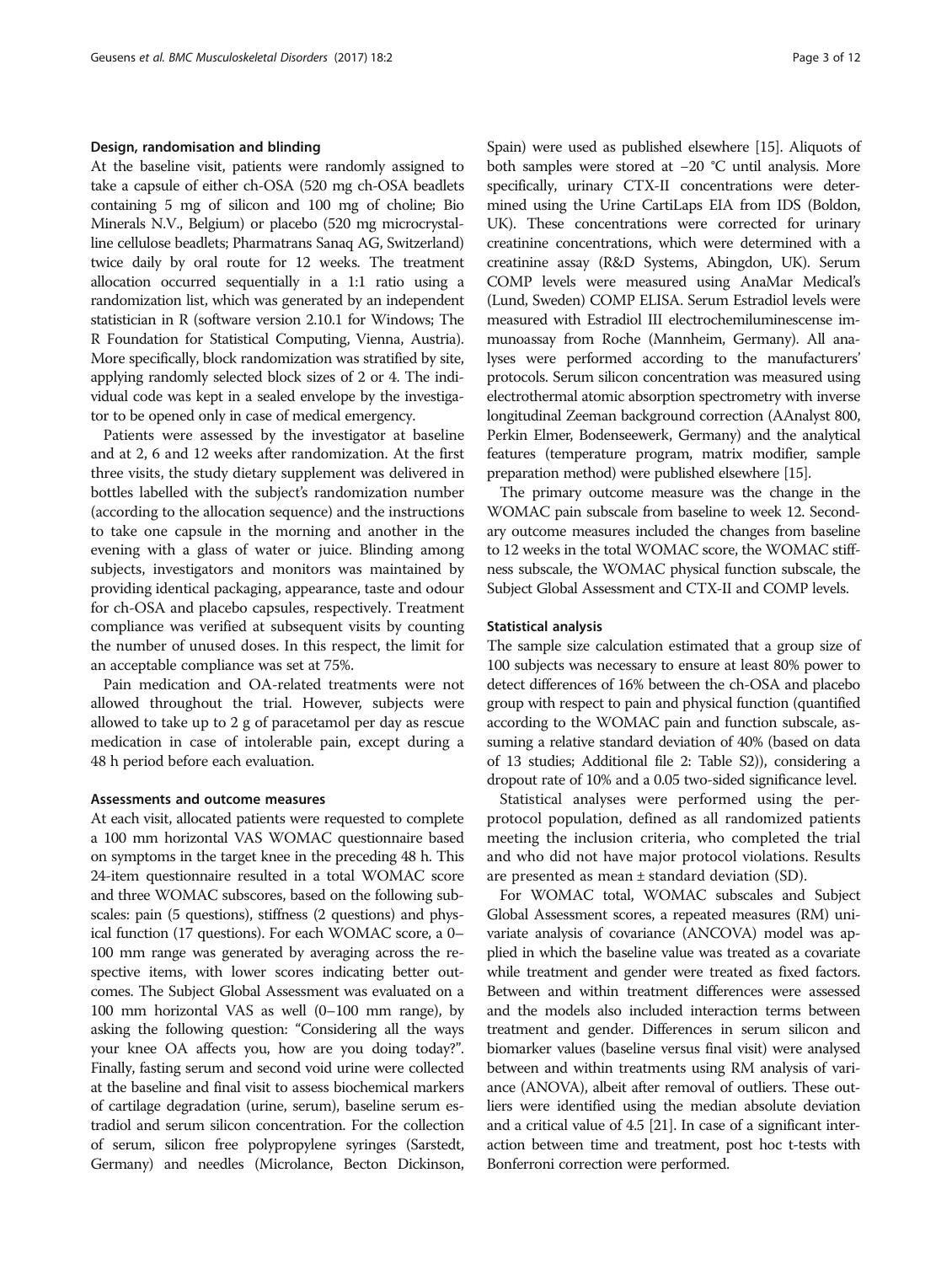Additionally, as specified in the study protocol, subgroup analyses by gender were performed for all outcome measures. Due to the smaller group sizes, non-parametric tests were used. More specifically, differences between treatment groups were analysed with Mann-Whitney U, whereas differences within treatment groups were analysed using Friedman's test with post hoc Bonferronicorrected Wilcoxon signed-ranks. Correlation of serum silicon with clinical parameters was analysed in subgroups with the Spearman rank correlation test.

Significance levels were set at  $P < 0.05$  (two-sided), except for interaction tests  $(P < 0.10)$  [\[22\]](#page-10-0). All statistical analyses were performed using SPSS software (version 21.0 for Windows, IBM Corp., Armonk, NY, USA).

# Results

# Patients

Between June 2010 and April 2012, a total of 211 eligible subjects were randomized and allocated to receive ch-OSA ( $n = 106$ ) or a placebo ( $n = 105$ ). As demonstrated in Fig. 1, 166 patients were ultimately included in the per-protocol analysis. Demographic variables, baseline disease characteristics and baseline outcome measures were similar in both groups (Table [1](#page-4-0)). Mean age of the randomized patients was  $61.9 \pm 7.1$  years with a majority of postmenopausal women. The mean baseline serum level of estradiol was significantly  $(P < 0.0005)$ lower in women compared to men (Table [1](#page-4-0)). Baseline CTX-II levels showed a higher trend  $(P = 0.1)$  in women compared to men (Table [1\)](#page-4-0).

# Compliance and safety

Compliance throughout the study was excellent as 98% of the patients reached the minimum compliance of 75%. Overall, the mean compliance was  $106 \pm 12\%$  in the per-protocol population and > 100% both in men and women. No adverse events related to the treatment were reported in either treatment group.



Fig. 1 Flow diagram of study enrolment, allocation, follow-up and analysis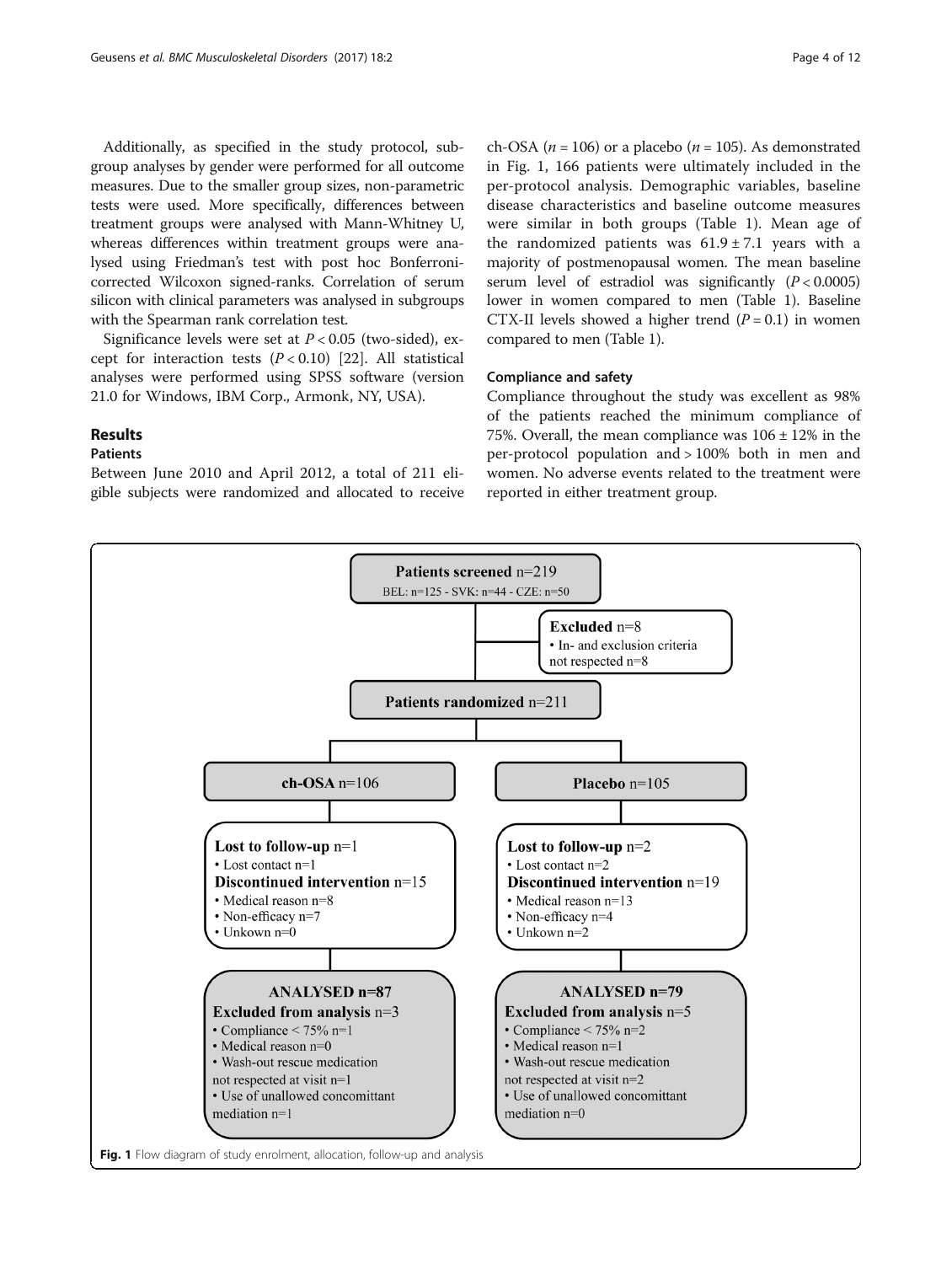<span id="page-4-0"></span>**Table 1** Baseline characteristics of the study population by treatment group and gender

| Characteristic                      | Placebo $(n = 79)$ | ch-OSA $(n = 87)$ | Male $(n = 46)$   | Female $(n = 120)$           |
|-------------------------------------|--------------------|-------------------|-------------------|------------------------------|
| Age (years)                         | $62.2 \pm 7.7$     | $61.7 \pm 6.5$    | $61.0 \pm 7.2$    | $62.3 \pm 7.0$               |
| Women                               | 55 (69.6)          | 65 (74.7)         | $\circ$           | 120 (100)                    |
| Body mass index ( $kg/m2$ )         | $29.5 \pm 5.2$     | $29.5 \pm 5.4$    | $29.1 \pm 4.7$    | $29.6 \pm 5.6$               |
| Menopausal Status                   | 1 pre (1.5)        | 1 pre (1.8)       |                   | 2 pre (1.7)                  |
|                                     | 0 peri (1.5)       | 1 peri            |                   | 1 peri (0.8)                 |
|                                     | 54 post (98.2)     | 63 post (96.9)    |                   | 117 post (97.5)              |
| Kellgren and Lawrence grade II      | 48 (60.8)          | 59 (67.8)         | 26 (56.5)         | 81 (67.5)                    |
| Kellgren and Lawrence grade III     | 31 (39.2)          | 28 (32.2)         | 20(43.5)          | 39 (32.5)                    |
| Likert pain score 2                 | 38 (48.1)          | 32 (36.8)         | 19(41.3)          | 51 (42.5)                    |
| Likert pain score 3                 | 41 (51.9)          | 55 (63.2)         | 27 (58.7)         | 69 (57.5)                    |
| WOMAC Total (/100 mm)               | $43.1 \pm 20.3$    | $40.9 \pm 19.4$   | $42.2 \pm 21.5$   | $41.9 \pm 19.2$              |
| WOMAC Pain (/100 mm)                | $41.2 \pm 20.3$    | $38.2 \pm 19.8$   | $41.9 \pm 20.9$   | $38.7 \pm 19.7$              |
| WOMAC Stiffness (/100 mm)           | $45.3 \pm 24.6$    | $44.0 \pm 23.5$   | $44.9 \pm 23.4$   | $44.5 \pm 24.3$              |
| WOMAC Function (/100 mm)            | $43.4 \pm 21.2$    | $41.4 \pm 19.8$   | $42.0 \pm 22.5$   | $42.5 \pm 19.7$              |
| Subject Global Assessment (/100 mm) | $49.4 \pm 21.8$    | $50.1 \pm 18.2$   | $51.3 \pm 22.4$   | $49.2 \pm 19.0$              |
| CTX-II/Creatinine (ng/mmol)         | $413.1 \pm 189.6$  | $430.4 \pm 212.7$ | $378.5 \pm 162.8$ | $441.0 \pm 213.9$            |
| COMP (U/L)                          | $10.8 \pm 2.8$     | $10.7 \pm 2.8$    | $11.0 \pm 2.8$    | $10.6 \pm 2.8$               |
| Estradiol (ng/L)                    |                    |                   | $35.5 \pm 31.0$   | $22.0 \pm 36.2$ <sup>a</sup> |

Data expressed as mean  $\pm$  SD or n (%);-: not applicable;  $^a$  significant difference between groups (men versus women); Number of patients without outliers for CTX-II: Placebo ( $n = 66$ ), ch-OSA ( $n = 68$ ); Number of patients without outliers for COMP: Placebo ( $n = 74$ ), ch-OSA ( $n = 80$ )

# **Efficacy**

The primary and secondary outcome measures are shown in Table [2](#page-5-0), along with the absolute values of the assessed clinical outcome measures at the different visits. After 12 weeks of treatment, the change from baseline in silicon serum levels was significantly higher in the ch-OSA group compared to the placebo group (Table [2](#page-5-0)). The statistical analyses demonstrated no significant differences between the two treatment groups with respect to the primary and secondary outcome measures. Nevertheless, significant treatment x gender interactions were found for all clinical outcomes (ANCOVA).

Subsequently, pre-specified subgroup analyses by gender were performed. Table [3](#page-6-0) provides an overview of the assessed parameters in men and women in the placebo and ch-OSA group, respectively. There was a superior effect of ch-OSA in men after 12 weeks of treatment as the mean changes from baseline in WOMAC total, WOMAC stiffness and WOMAC physical function were significantly higher with ch-OSA compared to placebo (Fig. [2\)](#page-7-0). The corresponding mean differences (95% CI) between placebo and ch-OSA in men were the following: WOMAC total 11.0 mm (0.1 to 21.9), WOMAC stiffness 16.5 mm (3.0 to 30.0) and WOMAC physical function 10.6 mm (−0.5 to 21.6). A similar, yet non-significant trend was observed for WOMAC pain and Subject Global Assessment: 10.2 mm (−1.7 to 22.1) and 8.4 mm (−5.5 to 22.3), respectively. As shown in Fig. [3,](#page-8-0) increases in biomarkers of cartilage degradation (CTX-II and COMP) were significantly lower after 12 weeks in the male ch-OSA group, resulting in the following mean differences (95% CI) between placebo and ch-OSA: CTX-II 102.0 ng/mmol (12.6 to 191.4) (Fig. [3a](#page-8-0)) and COMP 2.1 U/L (0.3 to 3.9) (Fig. [3b\)](#page-8-0). The statistical analysis of the female subgroups, on the other hand, demonstrated no significant treatment differences (data not shown). Similar as in the total study population, the change from baseline in silicon serum levels was significantly higher in the ch-OSA group compared to the placebo group for both women and men. The following observed mean differences (95% CI) between placebo and ch-OSA were observed: men, 26.1 μg/L (3.15 to 49.4) and women, 46.0 μg/L (27.0 to 65.0). No significant correlations were found between clinical parameters and serum silicon in neither women nor men (data not shown).

# **Discussion**

This is the first clinical study to evaluate the symptom relief effect of ch-OSA in patients with knee OA. Although the intake of the dietary supplement for 12 weeks failed to show a statistically significant benefit over placebo regarding the clinical outcome scores and biomarker values in the per-protocol population, pre-specified subgroup analyses demonstrated a significant effect of ch-OSA in men. Accordingly, WOMAC total, stiffness and physical function scores were significantly reduced in men taking ch-OSA compared to men in the placebo group. While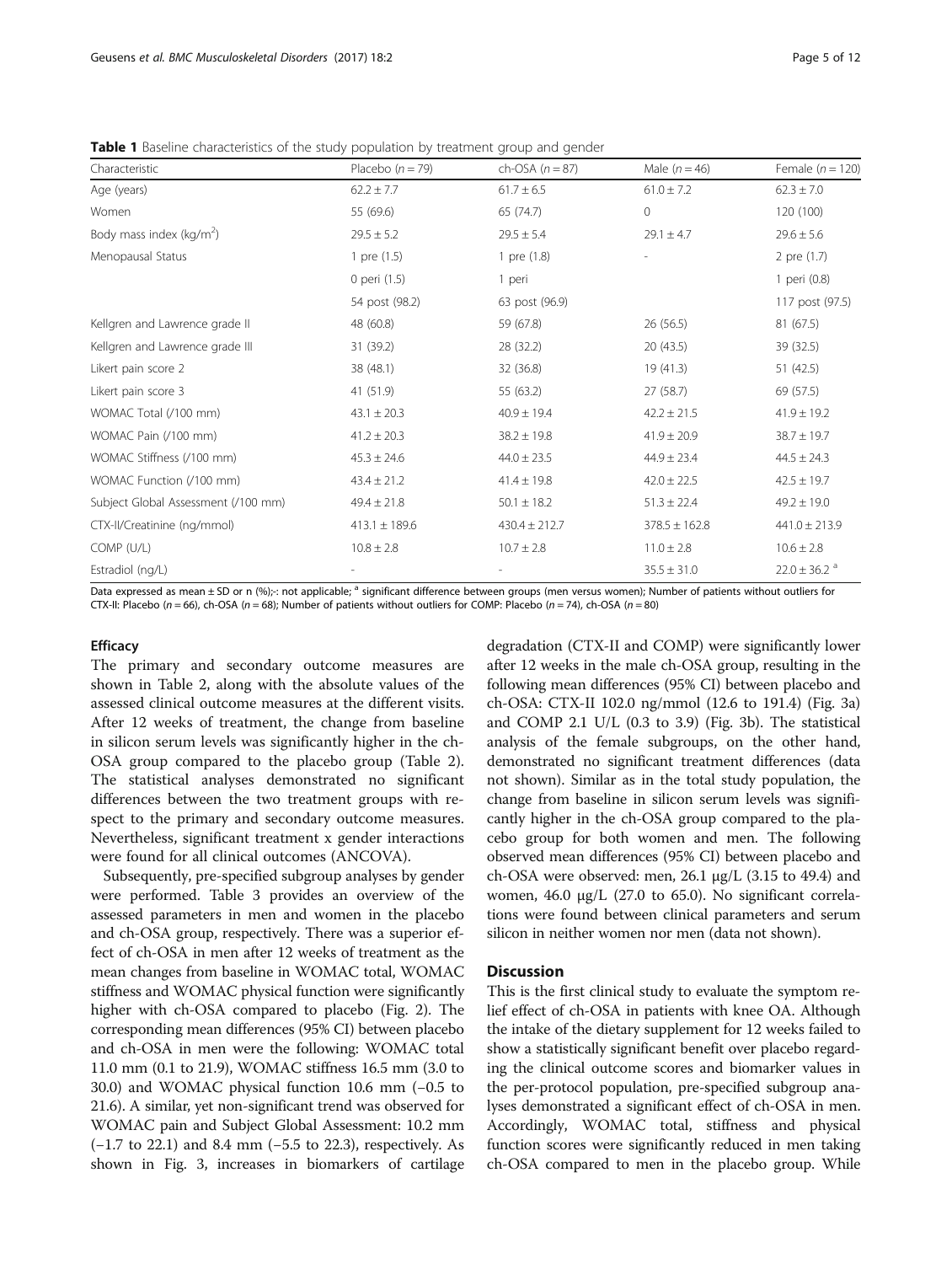<span id="page-5-0"></span>

|                                                    | Placebo $(n = 79)$          |                                 |                                                                           |                                             |                                                   | $ch-OSA (n = 87)$ |                   |                                                           |                                      |                                               | Treatment                          |        | Pvalue Pvalue                        |
|----------------------------------------------------|-----------------------------|---------------------------------|---------------------------------------------------------------------------|---------------------------------------------|---------------------------------------------------|-------------------|-------------------|-----------------------------------------------------------|--------------------------------------|-----------------------------------------------|------------------------------------|--------|--------------------------------------|
|                                                    | Baseline                    | Week <sub>2</sub>               | (mean $\pm$ SD) (mean $\pm$ SD) (mean $\pm$ SD) (mean $\pm$ SD)<br>Week 6 | Week                                        | Change week<br>$12 - baseline$<br>$(mean \pm SD)$ | Baseline          | Week <sub>2</sub> | (mean ± SD) (mean ± SD) (mean ± SD) (mean ± SD)<br>Week 6 | Week 12                              | Change week<br>$12 - baseline$<br>(mean ± SD) | 12 weeks (95% CI)<br>difference at |        | treatment x<br>interaction<br>gender |
| WOMAC total score<br>$(100 \text{ mm})$            | $43.1 \pm 20.3$             | $39.1 \pm 21.3$                 | $32.7 \pm 21.2$                                                           | $32.3 \pm 23.9$                             | $-10.8 \pm 20.5$                                  | $40.9 \pm 19.4$   | $37.3 \pm 20.9$   | $29.5 \pm 21.5$                                           | $29.3 \pm 22.9$                      | $-11.6 \pm 15.8$                              | $0.8 (-4.8 to 6.4)$                | 0.78   | 80.06                                |
| WOMAC pain score<br>$(100 \text{ mm})$             | $41.2 \pm 20.3$             | $36.6 \pm 21.1$                 | $30.3 \pm 21.1$                                                           | $29.7 \pm 23.9$                             | $-11.5 \pm 22.1$                                  | $38.2 \pm 19.8$   | $34.7 \pm 21.4$   | $27.7 \pm 21.8$                                           | $26.1 \pm 22.2$                      | $-12.1 \pm 17.5$                              | $0.6$ ( $-5.5$ to $6.7$ )          | 0.85   | 0.07                                 |
| WOMAC stiffness<br>score (/100 mm)                 |                             | $45.3 \pm 24.6$ 39.7 $\pm 24.3$ | $32.7 \pm 23.4$                                                           | $34.0 \pm 25.0$                             | $-11.3 \pm 24.2$                                  | $44.0 \pm 23.5$   | $38.8 \pm 23.1$   | $30.5 \pm 22.8$                                           | $30.0 \pm 24.9$                      | $-14.0 \pm 19.5$                              | 2.7 (-4.0 to 9.4)                  | 0.43   | 0.04                                 |
| WOMAC function<br>score (/100 mm)                  | $43.4 \pm 21.2$             | $39.8 \pm 21.8$                 | $33.4 \pm 21.8$                                                           | $32.9 \pm 24.3$                             | $-10.6 \pm 20.8$                                  | $41.4 \pm 19.8$   | $37.9 \pm 21.2$   | $29.9 \pm 21.8$                                           | $30.2 \pm 23.6$                      | $-11.2 \pm 16.5$                              | $0.6$ ( $-5.1$ to $6.3$ )          | 0.84   | 0.09                                 |
| Subject Global<br>Assessment<br>$(100 \text{ mm})$ | $49.4 \pm 21.8$ 39.0 ± 19.9 |                                 | $33.4 \pm 20.7$                                                           | $32.5 \pm 22.7$                             | $-16.9 \pm 24.3$                                  | $50.1 \pm 18.2$   | $41.2 \pm 22.4$   | $33.5 \pm 24.4$                                           | $32.1 \pm 24.5$                      | $-18.0 \pm 22.7$                              | $12 (-6.0 to 8.4)$                 | 0.75   | 0.05                                 |
| CTX-II/Creatinine<br>(ng/mmol)                     | $413.1 \pm 189.6$           |                                 |                                                                           | $528.0^{\circ} \pm 261.8$ 114.9 $\pm$ 174.7 |                                                   | $430.4 \pm 212.7$ |                   |                                                           | $533.6^a \pm 263.2$                  | $103.2 \pm 178.6$                             | $11.7(-48.7)$ to                   | 0.70   |                                      |
| COMP (U/L)                                         | $10.8 \pm 2.8$              |                                 |                                                                           | 4<br>$11.3 \pm 3$                           | $0.6 \pm 2.9$                                     | $10.7 \pm 2.8$    |                   |                                                           | $11.1 \pm 2.8$                       | $0.4 \pm 2.6$                                 | $0.1 (-0.7 to 1.0)$                | 0.75   |                                      |
| Silicon (µg/L)                                     | $50.9 \pm 33.6$             |                                 |                                                                           | $65.4^a \pm 42.2$                           | $14.6 \pm 40.9$                                   | $59.9 \pm 36.1$   | t                 |                                                           | $115.8^{a.}$ $+56.0$ $55.8 \pm 52.1$ |                                               | 41.2 (25.8 to 56.8)                | 0.0005 |                                      |

Table 2 Overview of the primary and secondary outcome measures and the absolute clinical outcome scores at baseline, week 2, week 6 and week 12 in the placebo and Table 2 Overview of the primary and secondary outcome measures and the absolute clinical outcome scores at baseline, week 2, week 6 and week 12 in the placebo and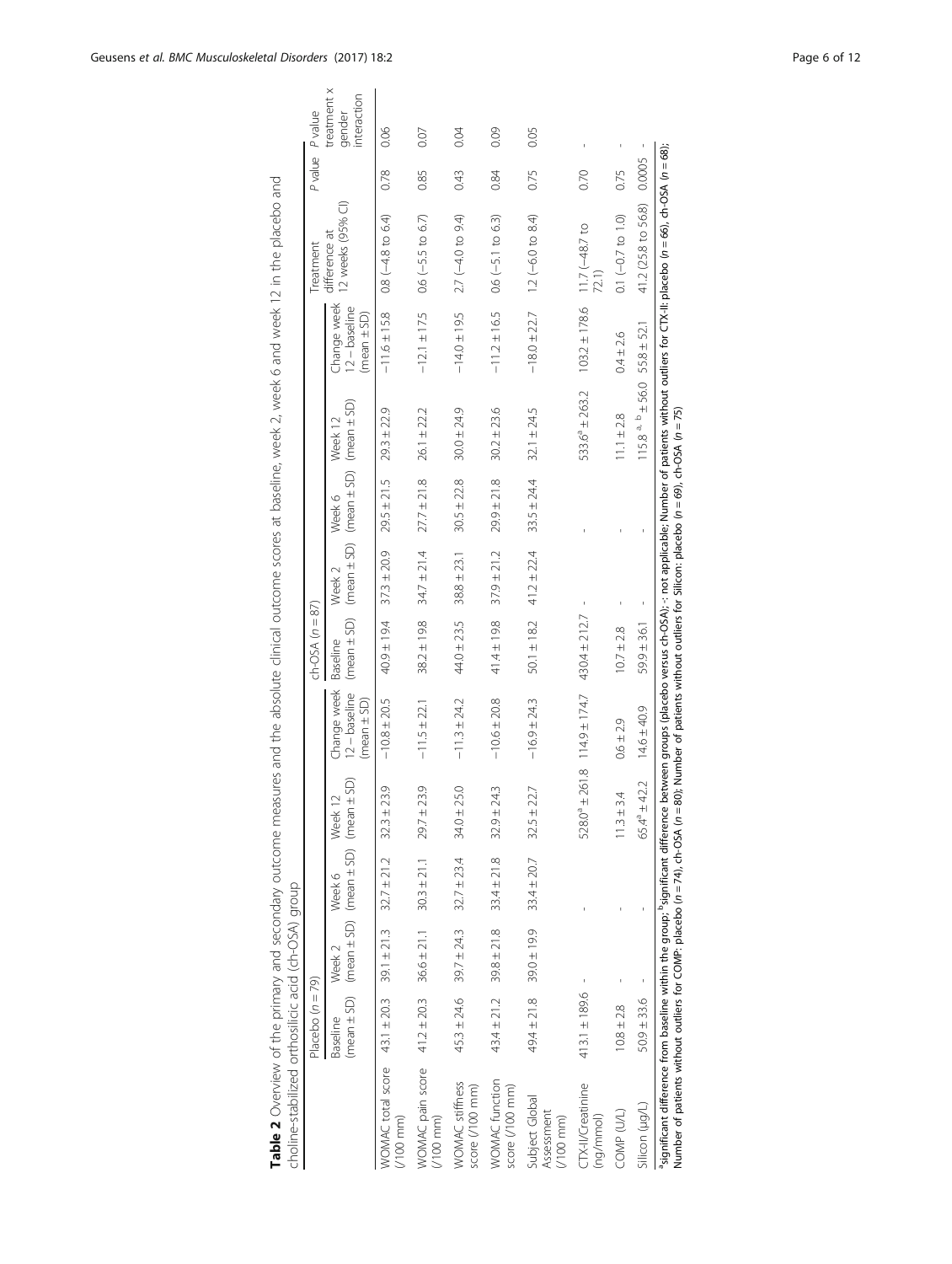<span id="page-6-0"></span>levels of cartilage degradation related biomarkers increased over 12 weeks in men in the placebo group and in women in both groups, these levels were significantly lower in the male ch-OSA group at the final visit. More specifically, the increase in CTX-II was less pronounced and COMP levels remained unchanged. The former suggests that ch-OSA can slow the ongoing progression of cartilage degradation in men.

The management of knee OA remains a major challenge. The key objective is to cease or delay disease progression by controlling cartilage degradation, inflammation and changes of subchondral bone. Nevertheless, most published recommendations primarily aim to control OA symptoms since safe and effective disease-modifying OA drugs (DMOADs) are currently lacking [\[23](#page-10-0)–[26\]](#page-10-0). NSAIDs, for instance, are still among the most commonly used medicines to relieve OA pain, regardless of their well-known sideeffects in prolonged therapy [\[24, 27\]](#page-10-0). The rationale for studying the effectiveness of ch-OSA in knee OA was consequently based on its previously demonstrated effect on collagen synthesis and its safety in long-term use [\[14](#page-10-0), [15](#page-10-0)]. The components of ch-OSA, choline and orthosilicic acid (OSA), have both been mentioned with respect to collagen metabolism. Firstly, choline lowers plasma homocysteine levels through its precursor-function in the biochemical conversion of homocysteine to methionine [[16](#page-10-0)]. This reduction positively affects collagen cross-linking, since homocysteine has been shown to interfere with posttranslational modifications of collagen through direct and indirect inhibition of lysyl oxidase as well as through down regulation of other genes involved in collagen cross-linking

[[28](#page-10-0)]. Indeed, Zhang et al. recently reported elevated serum homocysteine levels in patients with severe OA compared to those with mild OA or healthy controls [\[29\]](#page-10-0). Secondly, although the exact role of silicon in bone and connective tissue health remains unclear, its involvement in collagen synthesis and/or stabilisation was recently put forward by Jugdaohsingh et al. [\[30\]](#page-10-0). In the present study, the lack of correlation between the change in serum silicon and clinical parameters in men taking ch-OSA, suggests that the effect of ch-OSA cannot be explained as an effect of silicon only. ch-OSA was previously shown to have a positive effect on markers of bone formation, with a significant increase of procollagen type I N-terminal propeptide (PINP) in osteopenic women following a supplementation period of 12 months [\[14\]](#page-10-0). In an animal model for postmenopausal osteoporosis, it was demonstrated that ch-OSA partially prevented femoral bone loss [[31](#page-10-0)].

The former supports the hypothesis of a possible effect of ch-OSA on collagen in both cartilage and subchondral bone and consequently on knee OA, particularly in view of increasing evidence of a close interrelationship between subchondral bone and articular cartilage [[32](#page-10-0), [33\]](#page-10-0). A positive effect of ch-OSA was indeed confirmed in the present study, already after 12 weeks of treatment, yet only in men. Several hypotheses can be suggested with respect to this gender difference. In general, women report more pain and disability from knee OA [[34](#page-10-0), [35](#page-11-0)]. The perception of pain, however, has been demonstrated to depend on the estrogen state. In fact, a low estrogen state was found to be related to hyperalgesia [\[36](#page-11-0)]. Consequently, the possibility that the enhanced pain

Table 3 Gender-specific subgroups: Overview of the absolute clinical outcome scores and biomarker values at baseline, week 2, week 6 and week 12 in the placebo and choline-stabilized orthosilicic acid (ch-OSA) group

|                                                   | Placebo $(n = 79)$          |                           |                           |                            |                             |                           |                                            |                               |
|---------------------------------------------------|-----------------------------|---------------------------|---------------------------|----------------------------|-----------------------------|---------------------------|--------------------------------------------|-------------------------------|
|                                                   | Male $(n = 24)$             |                           |                           |                            | Female $(n = 55)$           |                           |                                            |                               |
|                                                   | Baseline<br>(mean $\pm$ SD) | Week 2<br>$(mean \pm SD)$ | Week 6<br>$(mean \pm SD)$ | Week 12<br>$(mean \pm SD)$ | Baseline<br>(mean $\pm$ SD) | Week 2<br>(mean $\pm$ SD) | Week 6<br>(mean $\pm$ SD)                  | Week 12<br>$(mean \pm SD)$    |
| WOMAC total score<br>$(100 \, \text{mm})$         | $42.0 \pm 22.4$             | $37.5^{\circ}$ ± 26.2     | $34.1^{\circ} \pm 24.3$   | $34.7 \pm 30.7$            | $43.6 \pm 19.6$             | $39.8 \pm 19.0$           | 32.1 <sup>a, b</sup> ± 19.9                | $31.2^{\circ} \pm 20.5$       |
| WOMAC pain score<br>$(100 \, \text{mm})$          | $42.5 \pm 22.7$             | $35.1^{\circ} \pm 24.5$   | $32.6^{\circ} \pm 24.0$   | $33.0 \pm 31.2$            | $40.6 \pm 19.4$             | $37.2 \pm 19.7$           | $29.3^{a, b} \pm 19.8$                     | $28.2^a + 20.1$               |
| WOMAC stiffness score<br>$(100 \, \text{mm})$     | $43.8 + 25.3$               | $40.0 + 27.3$             | $33.5 \pm 26.4$           | $38.2 + 29.6$              | $45.9 \pm 24.5$             | $39.5^a + 23.2$           | $32.4^{a, b} \pm 22.2$ $32.2^{a} \pm 22.8$ |                               |
| WOMAC function score<br>$(100 \text{ mm})$        | $41.7 \pm 23.3$             | $37.9 + 27.3$             | $34.6 \pm 25.2$           | $34.9 \pm 31.0$            | $45.9 \pm 24.5$             | $39.5 \pm 23.2$           | $32.4^{a, b} \pm 22.2$                     | $32.2^{\circ}+22.8$           |
| Subject Global Assessment<br>$(100 \, \text{mm})$ | $51.1 \pm 26.0$             | $41.7 \pm 22.4$           | $33.3^{\circ} + 23.4$     | $33.8^a + 24.3$            | $48.6 \pm 19.9$             | $37.9^a + 18.8$           | $33.5^{a, b} + 19.7$                       | $32.0^{\circ} + 22.2^{\circ}$ |
| CTX-II/Creatinine (ng/mmol)                       | $389.8 \pm 178.0$ -         |                           |                           | $565.2^{\circ} \pm 267.8$  | $425.6 \pm 196.5$           | $\sim$                    |                                            | $508.1^{\circ}$ ± 259.5       |
| COMP (U/L)                                        | $11.1 \pm 3.0$              | $\overline{\phantom{a}}$  |                           | $13.0^{\circ} \pm 3.6$     | $10.6 \pm 2.7$              | $\overline{\phantom{a}}$  | ۰                                          | $10.6 \pm 3.2$                |
| Silicon (µg/L)                                    | $54.4 \pm 28.1$             | $\sim$                    |                           | $59.2 \pm 36.0$            | $49.5 \pm 35.6$             |                           |                                            | $67.8^{\circ}$ ± 44.4         |

<sup>a</sup>significant difference from baseline within the group; <sup>b</sup> significant difference from week 2 within the group; <sup>c</sup> significant difference between groups (placebo versus ch-OSA); -: not applicable; Number of patients without outliers for CTX-II: placebo males ( $n = 23$ ), placebo females ( $n = 43$ ), ch-OSA males ( $n = 18$ ), ch-OSA females (n = 50); Number of patients without outliers for COMP: placebo males (n = 22), placebo females (n = 52), ch-OSA males (n = 21), ch-OSA females (n = 59); Number of patients without outliers for Silicon: placebo males ( $n = 19$ ), placebo females ( $n = 50$ ), ch-OSA males ( $n = 19$ ), ch-OSA females ( $n = 56$ )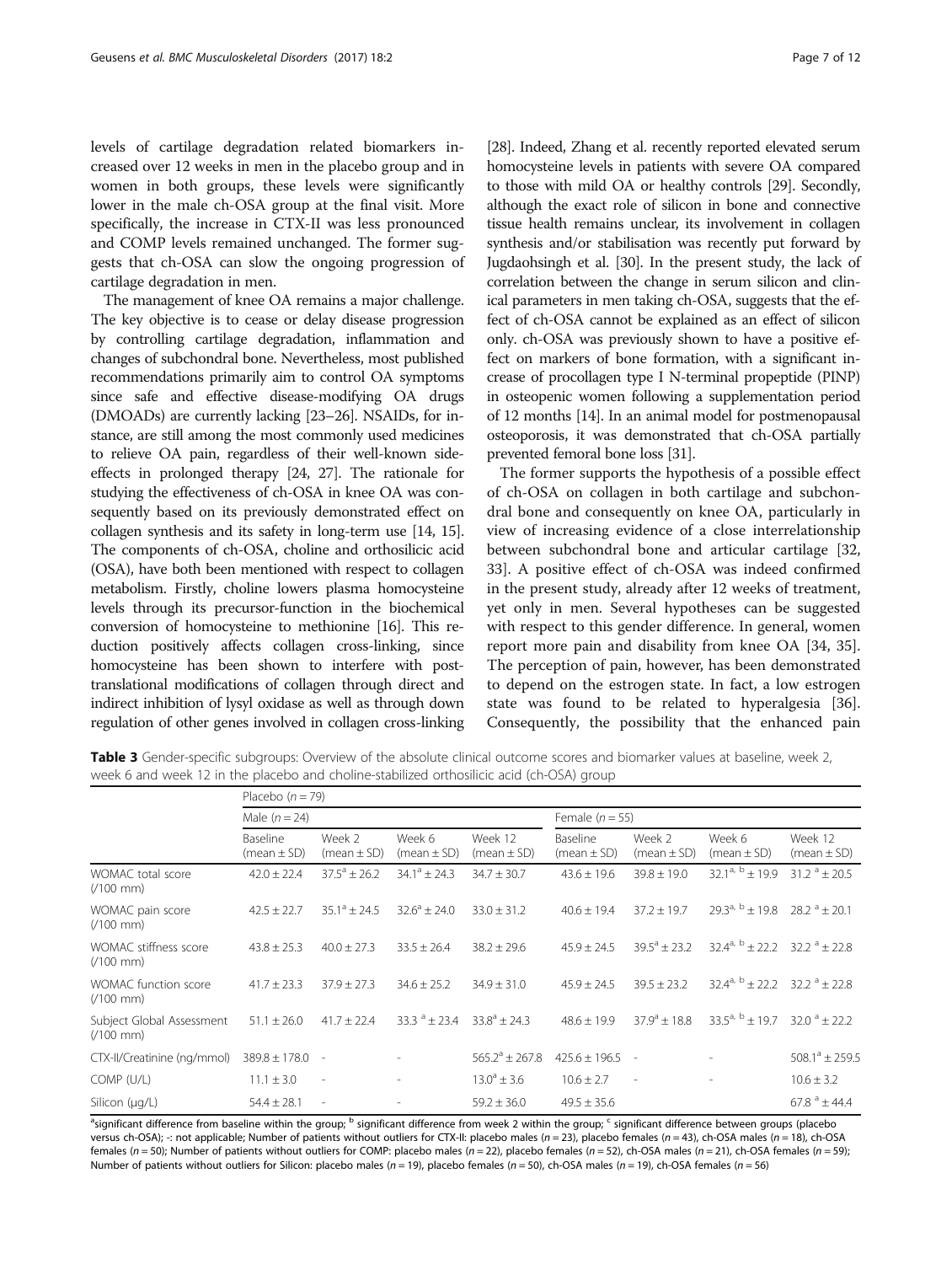|                                                 | ch-OSA $(n = 87)$           |                           |                                        |                             |                             |                           |                                            |                            |  |
|-------------------------------------------------|-----------------------------|---------------------------|----------------------------------------|-----------------------------|-----------------------------|---------------------------|--------------------------------------------|----------------------------|--|
|                                                 | Male $(n = 22)$             |                           |                                        |                             | Female $(n = 65)$           |                           |                                            |                            |  |
|                                                 | Baseline<br>(mean $\pm$ SD) | Week 2<br>(mean $\pm$ SD) | Week 6<br>$(mean \pm SD)$              | Week 12<br>$(mean \pm SD)$  | Baseline<br>(mean $\pm$ SD) | Week 2<br>$(mean \pm SD)$ | Week 6<br>(mean ± SD)                      | Week 12<br>(mean $\pm$ SD) |  |
| WOMAC total score<br>$(100 \text{ mm})$         | $42.5 \pm 20.9$             | $36.1^a \pm 22.1$         | $26.8^{\circ} \pm 22.8$                | $24.2^{\circ} \pm 21.3$     | $40.4 \pm 19.0$             | $37.7 \pm 20.7$           | $30.4^{a, b} \pm 21.2$                     | $31.1^a \pm 23.4$          |  |
| WOMAC pain score<br>$(100 \text{ mm})$          | $41.3 \pm 19.3$             | $32.2^{\circ} \pm 20.0$   | $24.3^a + 21.5$                        | $71.6^a \pm 19.6$           | $37.1 \pm 20.0$             | $35.5 \pm 21.9$           | $28.8^{a, b} \pm 22.0$ $27.6^{a} \pm 22.9$ |                            |  |
| WOMAC stiffness score<br>$(100 \text{ mm})$     | $46.2 + 21.8$               | $37.2^{\circ}$ ± 25.3     | $78.8^a + 23.8$                        | $74.1^a + 73.4$             | $43.3 \pm 24.1$             | $39.4 \pm 22.5$           | $31.1^{a, b} \pm 22.6$ $32.0^{a} \pm 25.3$ |                            |  |
| WOMAC function score<br>$(100 \text{ mm})$      | $42.4 \pm 22.2$             | $27.1 + 22.9$             | $27.3^{\circ} + 23.5$                  | $25.0^{\circ}$ ± 22.3       | $43.3 \pm 24.1$             | $39.4 + 22.5$             | $31.1^{a, b} \pm 22.6$ $32.0^{a} \pm 25.3$ |                            |  |
| Subject Global Assessment<br>$(100 \text{ mm})$ | $51.5 \pm 18.3$             | $36.6^a \pm 20.9$         | $24.6^{a, b} + 20.8$ $25.8^{a} + 23.7$ |                             | $49.6 \pm 18.3$             | $42.7^{\circ}$ ± 22.8     | $36.5^{a, b} + 24.9$ $34.2^{a} + 24.6$     |                            |  |
| CTX-II/Creatinine (ng/mmol)                     | $364.0 \pm 144.7$ -         |                           |                                        | $437.4^{\circ} \pm 171.8$   | $454.3 \pm 229.0$ -         |                           |                                            | $568.3^a \pm 282.6$        |  |
| COMP (U/L)                                      | $10.9 \pm 2.7$              | $\sim$                    |                                        | $10.6 \pm 2.7$              | $10.6 \pm 2.9$              | $\overline{\phantom{a}}$  |                                            | $11.3^{\circ} \pm 2.8$     |  |
| Silicon (µg/L)                                  | $68.4 \pm 38.0$             | $\overline{\phantom{a}}$  |                                        | 99.3 <sup>a, c</sup> + 42.7 | $57.0 \pm 35.3$             | $\sim$                    |                                            | $121.3^{a, c} \pm 59.1$    |  |

<span id="page-7-0"></span>Table 3 Gender-specific subgroups: Overview of the absolute clinical outcome scores and biomarker values at baseline, week 2, week 6 and week 12 in the placebo and choline-stabilized orthosilicic acid (ch-OSA) group (Continued)

perception masked the effect of ch-OSA in women in the present study cannot be ruled out given the predominance of postmenopausal women (98%) with low endogenous estrogen levels, of which only 7% was on hormone replacement therapy (HRT), a contraceptive, a selective estrogen receptor modulator (SERM) or phytoestrogens. In fact, the mean serum estradiol level of women in the present study was significantly lower compared to that of the male study population.

Besides the fact that postmenopausal women have a different pain perception than man, it has also been confirmed that the severity of knee OA is higher in women as well, and principally in postmenopausal women [[9,](#page-10-0) [37](#page-11-0)]. Accordingly, urinary CTX-II levels were found to be significantly higher in postmenopausal women than in men [[38](#page-11-0)]. The latter is in correspondence with the trend towards higher baseline CTX-II concentrations

observed in – predominantly postmenopausal – women in the present study. Again, decreased estrogen levels might be of importance. Several in vitro, in vivo, genetic and clinical studies indeed designate a potential protective role for estrogens against the development of OA, given the various actions of estrogen on articular tissues [[39](#page-11-0)]. Additionally, considerable experimental models indicate that estrogen deficiency-related increases in bone turnover contribute to the progression of OA [[40](#page-11-0), [41\]](#page-11-0). Therefore, in view of the more severe OA forms in women, it can be suggested that the 12-week supplementation period could have been insufficient to result in a clinical benefit.

Given the apparent extensive involvement of estrogen deficiency in the development and progression of knee OA, the use of HRTs or SERMs in women seems plausible. Nevertheless, it has been concluded that the health risks of HRTs may outweigh the potential benefits and that HRTs

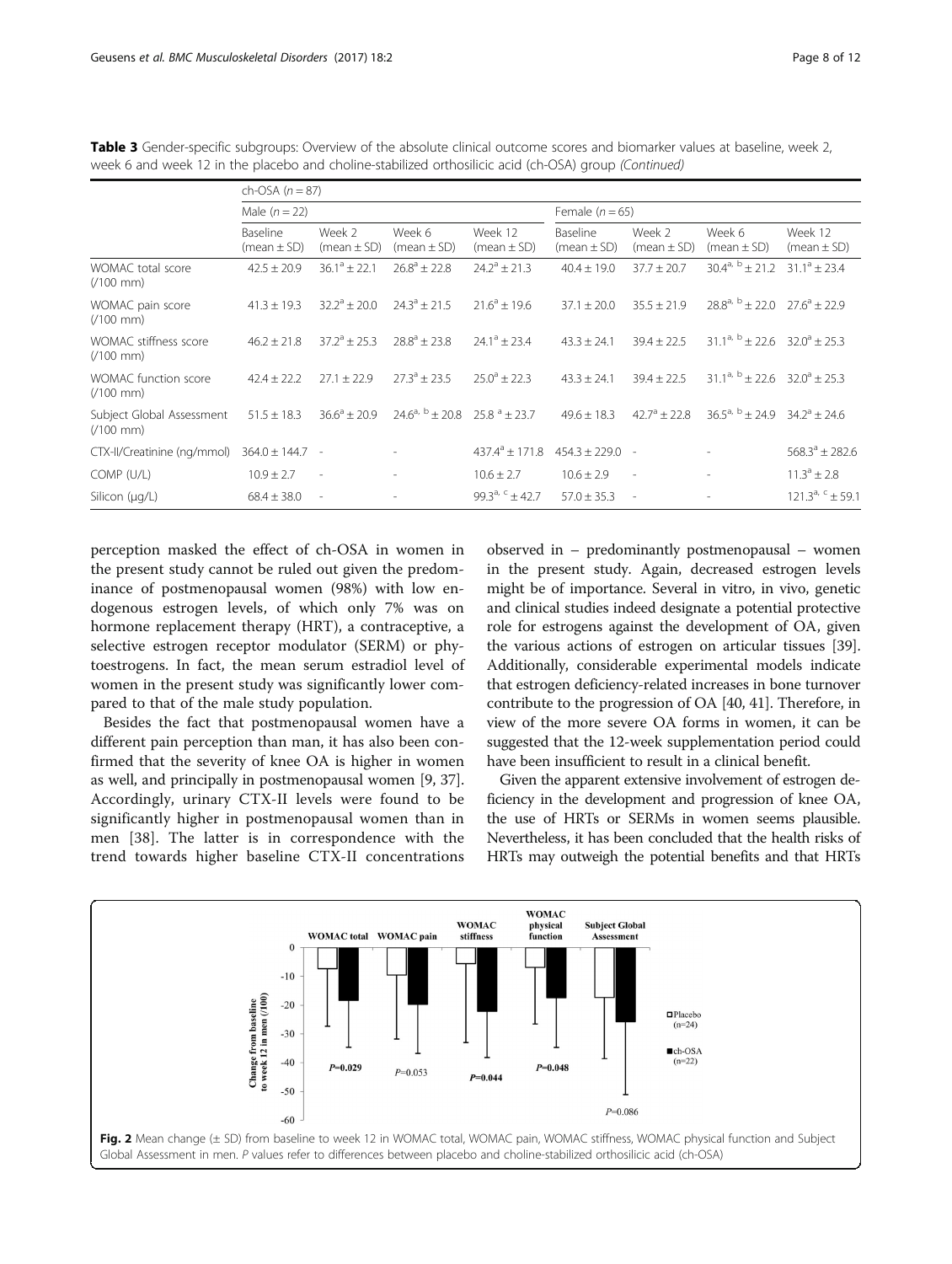<span id="page-8-0"></span>

and SERMs should not be recommended as first-line treatments for OA [\[42, 43\]](#page-11-0). Several other pharmacological therapies have been studied with respect to knee OA, including symptomatic slow-acting drugs for OA (SYSADOAs) like glucosamine sulphate, chondroitin sulphate, hyaluronic acid and diacerein. Due to the frequently inconsistent conclusions of these studies, the appropriateness of the former therapies has been recently designated as uncertain [\[26](#page-10-0)]. Furthermore, therapeutic approaches that target subchondral bone resorption and/or formation have gained attention [\[32,](#page-10-0) [43\]](#page-11-0). Bisphosphonates, strontium ranelate and calcitonin have been studied in this context, yet none of

these treatments has been approved as a DMOAD since evidence of concomitant structural and symptomatic effects is still pending [\[6](#page-10-0), [26](#page-10-0)]. Additionally, safety issues are of importance, such as the risk of cardiovascular events associated with strontium ranelate [[44](#page-11-0)]. The safety of ch-OSA in prolonged therapy, on the other hand, has been previously demonstrated [\[45\]](#page-11-0).

Although the relevance of biochemical markers in OA has not yet been proven to be of definite clinical importance, Lotz et al. described their value as secondary outcomes [\[12\]](#page-10-0). More specifically, effects on biomarkers can support the primary outcome and provide evidence of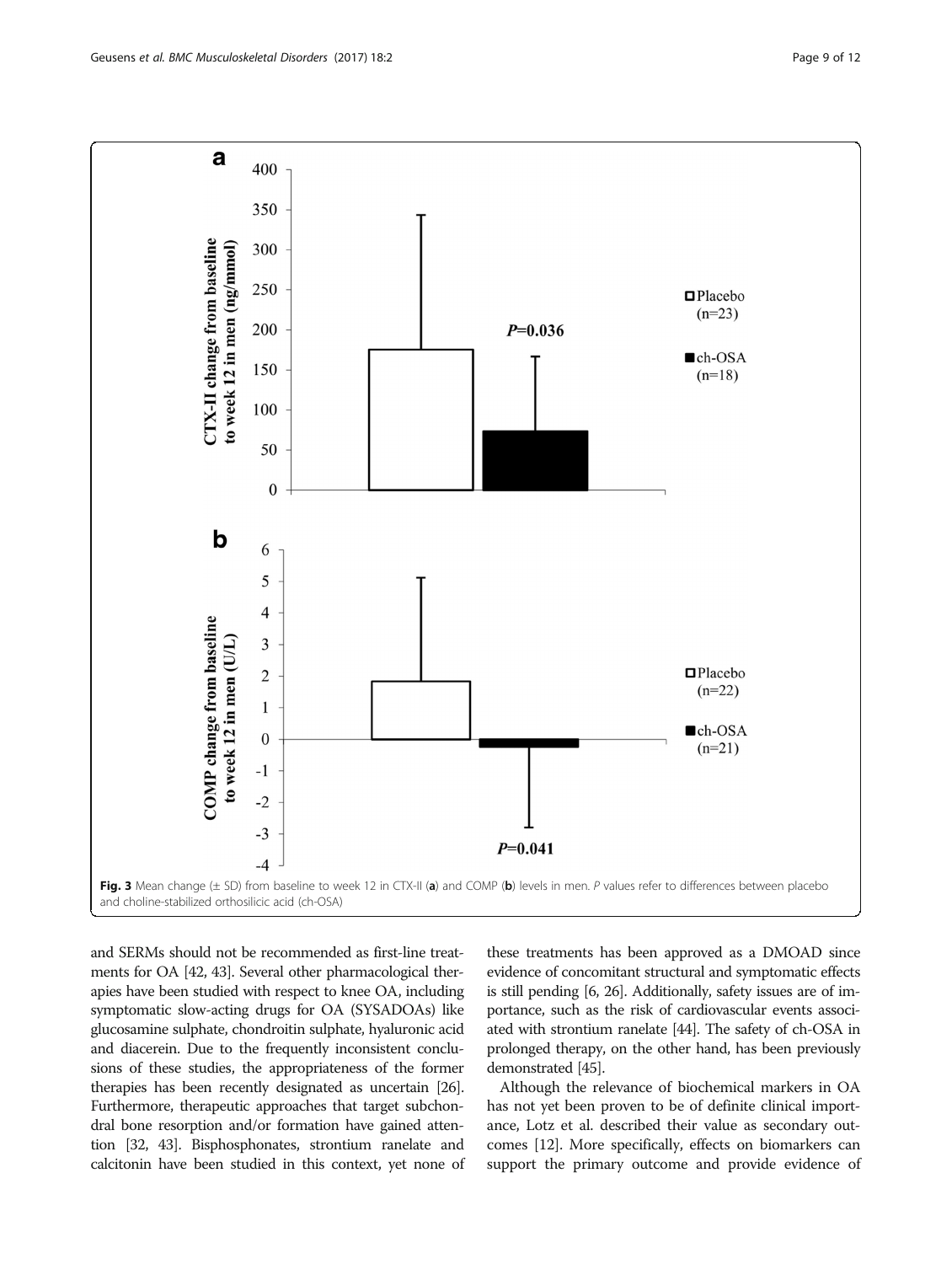<span id="page-9-0"></span>pharmacodynamics and mechanisms of action of OA drugs. This is indeed valid in the present study, given that the trend observed for the primary outcome (WOMAC pain) in ch-OSA-treated men was associated with significantly lower biomarker levels, the latter referring to decreased cartilage degradation.

The present study has a number of limitations. Firstly, the evaluation of the magnitude of pain changes is ambiguous. This is related to the relatively high placebo effect – which is however common in OA trials – on the one hand, and to the complicated interpretation of changes evaluated as means rather than individual improvements, on the other hand [[46\]](#page-11-0). Furthermore, the dropout rate was higher than assumed in the sample size calculation (18% in contrast to the postulated 10%), which negatively affected the statistical power in the subgroup analyses, particularly in the male subgroups.

In conclusion, this randomized, placebo-controlled trial provided a first indication of a potential benefit of ch-OSA in the treatment of knee OA in men, particularly in view of the need for a safe long-term treatment. Future research is however needed to further elucidate the observed effects and gender difference since no benefit was found in women. Considering the hypothesis that the 12-week supplementation period may have been insufficient in women, an extension of the treatment duration to at least 6 months would be valuable [\[47](#page-11-0)]. Additionally, the inclusion of younger, premenopausal women could, at least in part, contribute to the clarification of the role of estrogen in OA. The potential disease-modifying effects of ch-OSA at the level of the knee, on the other hand, could be evaluated after a prolonged treatment period using reliable and sensitive imaging technologies, such as MRI or highresolution peripheral quantitative computed tomography (HRpQCT) [\[43](#page-11-0), [48\]](#page-11-0). Determination of biochemical markers of bone metabolism could also extend the knowledge on the mechanisms of action of ch-OSA. Finally, application of the former research suggestions would also contribute to the identification of different subgroups. These subgroups could then be subjected to separate statistical analyses, which could provide evidence for the further assessment of ch-OSA's potentials in view of individualized targeted treatments for knee OA.

# Conclusions

Choline-stabilized orthosilicic acid did not improve symptoms of knee osteoarthritis in the total study population but a gender effect was observed. A symptomatic improvement was found in men but not in women, after 12 weeks of supplementation, which was associated with a slight but significant reduction of biomarkers which are related to cartilage degradation. In view of the need

for a safe long-term therapy for the treatment of knee osteoarthritis, this study provided first evidence on the potential benefit of choline-stabilized orthosilicic acid. Future research is however needed to further elucidate the observed effects and gender difference. Considering the hypothesis that the 12-week supplementation period may have been insufficient in women, an extension of the treatment duration to at least 6 months would be valuable.

# Additional files

[Additional file 1: Table S1.](dx.doi.org/10.1186/s12891-016-1370-7) Inclusion and exclusion criteria. (DOC 29 kb) [Additional file 2: Table S2.](dx.doi.org/10.1186/s12891-016-1370-7) References applies to determine the relative standard deviation (power calculation). (DOCX 13 kb) [Additional file 3: Table S3.](dx.doi.org/10.1186/s12891-016-1370-7) Protocol violations resulting in exclusion

from the per-protocol population. (DOC 24 kb) [Additional file 4:](dx.doi.org/10.1186/s12891-016-1370-7) Dataset Geusens et al. knee OA study. (XLS 112 kb)

#### Abbreviations

ANCOVA: Univariate analysis of covariance; BIPED: Burden of disease, investigative, prognostic, efficacy of intervention and diagnostics; ch-OSA: choline-stabilized orthosilicic acid; COMP: Cartilage oligomeric matrix protein; CTX-II: C-terminal telopeptide of collagen type II; DMOADs: Diseasemodifying osteoarthritis drugs; ELISA: Enzyme-linked immuno sorbent assay; HRpQCT: High-resolution peripheral quantitative computed tomography; HRT: Hormone replacement therapy; MRI: Magnetic resonance imaging; NSAIDs: Non-steroidal anti-inflammatory drugs; OA: Osteoarthritis; OSA: Orthosilicic acid; PINP: Procollagen type I N-terminal propeptide; RM: Repeated measures; SERM: Selective estrogen receptor modulator; SYSADOAs: Symptomatic slow-acting drugs for osteoarthritis; VAS: Visual analogue scale; WOMAC: Western Ontario and McMaster University osteoarthritis Index

### Acknowledgements

The authors thank Veronika Sebkova, Eva Kracmarova, Marianna Provazníková, Eva Jančušková, Adéla Suchá and Marcela Kadlecová from MKS Research s.r.o. for monitoring activities and trial coordination in Slovakia and the Czech Republic; and Atlantic Bone Screen for the analysis of cartilage degradation markers. The following investigators participated in the trial: (Belgium) Marleen Coppens, Hubert Berghs, Willy Pardon, Sonja Poesen, Pascal Duysters, Jan Huysmans, Theo Vansummeren; (Slovakia) Roman Fano, Marián Kovalančík, Pavol Masaryk, Zuzana Popracová, Jozef Zvarka, Roman Stančik; (Czech Republic) Hana Jarošová, Martina Votavová, Simona Skácelová. The help of the study nurses was also appreciated by the authors: (Belgium) Luc Emonds, Carine Swinnen, Els Binnemans; (Slovakia) Gabriela Klementová; (Czech Republic) Kateřina Kohoutová.

### Funding

Bio Minerals N.V. provided the study medication (ch-OSA and placebo) and funding.

#### Availability of data and materials

All of the data supporting the present findings are contained within the manuscript and Additional files 1, 2, 3 and 4.

#### Authors' contributions

Concept and study design, data interpretation, drafting and revising of the manuscript, final approval of the manuscript, agreement to be accountable for accuracy and integrity of the work: PG, KP, JR, JVH, ND, MC, DVB.

#### Competing interests

Dr. Geusens provides lectures, consulting advice and collaboration in clinical studies with Amgen, Eli Lilly, Merck Sharp and Dohme, Novartis, Sanofi-Aventis, Abbvie, Will, Pfizer, UCB, Bristol-Myers-Squibb, and Menarini.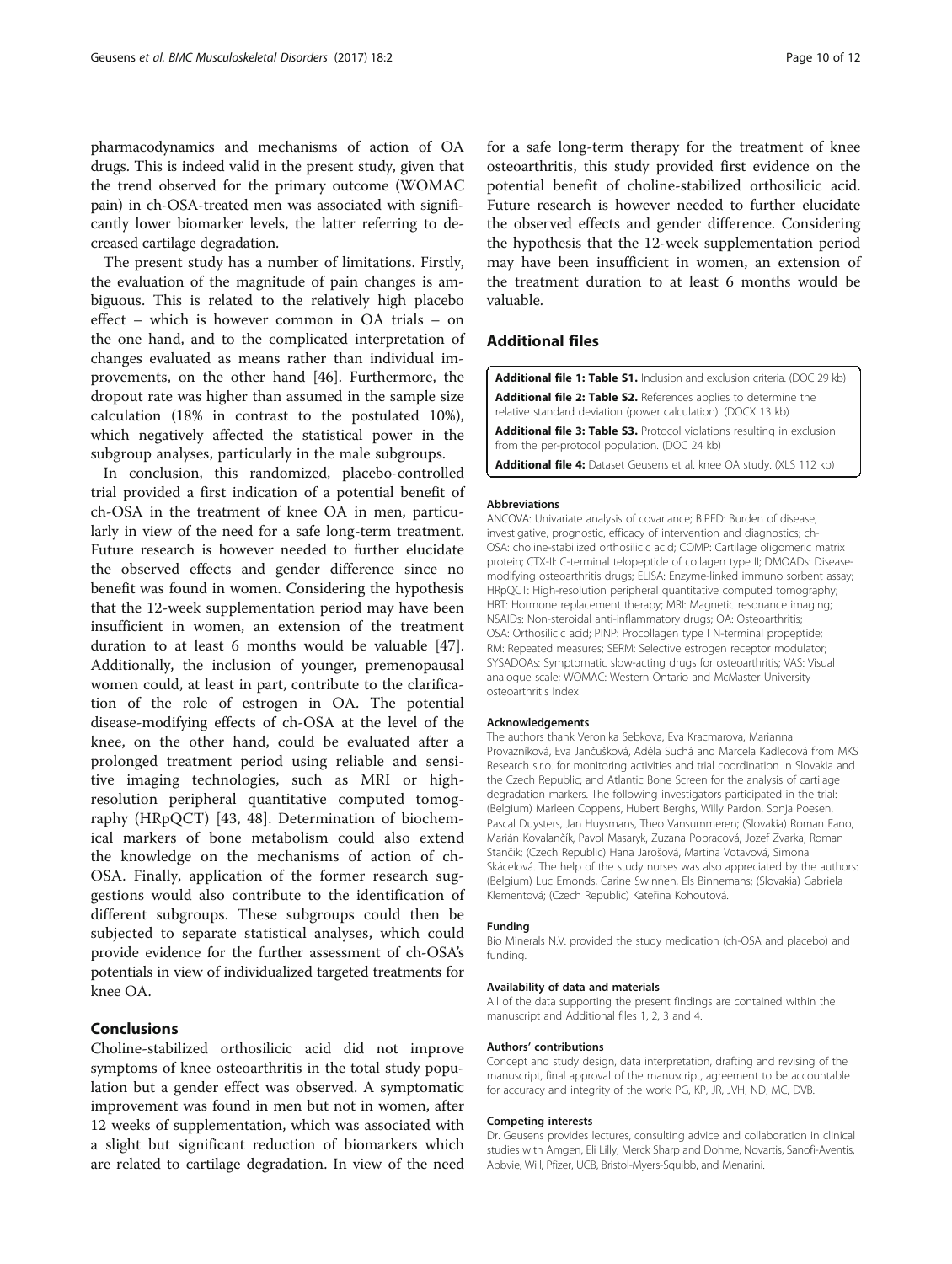<span id="page-10-0"></span>Dr. Pavelka received honoraria for speaking and consultations from BMS, AbbVie, MSD, Roche, Amgen, UCB, Egis, Pfizer, IBSA, GBC. Dr. Demeester and Dr. Calomme are employees of the study sponsor Bio Minerals N.V.

## Consent for publication

Not applicable.

#### Ethics approval and consent to participate

Written informed consent was obtained from all patients prior to randomization. The Ethics Board of Hasselt University (Belgium) functioned as central Ethics Committee and granted approval for the trial on March 2 2010 (reference of the approval: CME 2009/298), in addition the local Ethics Committees in Slovakia (National Institute of Rheumatic Diseases, Piešťany) and the Czech Republic (Ethics Committee on Clinical Trial on Human Medicinal Products, Prague) also approved the study protocol. All study methods and procedures were conducted in accordance with the principles of the Declaration of Helsinki (1964) changed by the 29th World Medical Assembly at Tokyo (1975).

### Author details

<sup>1</sup> Biomedical Research Institute (BIOMED), Hasselt University, Diepenbeek, Belgium. <sup>2</sup>Rheumatology, Maastricht UMC, Maastricht, The Netherlands.<br><sup>3</sup>PoumaClinic, Brotheistraat 140, Gonk 3600, Bolgium. <sup>4</sup>lostitute of ReumaClinic, Bretheistraat 149, Genk 3600, Belgium. <sup>4</sup>Institute of Rheumatology, Prague, Czech Republic. <sup>5</sup>Nábrežie I. Krasku 4782/4, Piešťany, Slovakia. <sup>6</sup> Research & Development, Bio Minerals NV, Destelbergen, Belgium.<br><sup>7</sup> Department of Pharmacoutical Sciences, University of Antwerp. <sup>7</sup>Department of Pharmaceutical Sciences, University of Antwerp, Antwerp-Wilrijk, Belgium.

## Received: 27 May 2016 Accepted: 19 December 2016 Published online: 05 January 2017

#### References

- 1. Woolf AD, Pfleger B. Burden of major musculoskeletal conditions. Bull World Health Organ. 2003;81:646–56.
- 2. Zhang W, Moskowitz RW, Nuki G, Abramson S, Altman RD, Arden N, et al. OARSI recommendations for the management of hip and knee osteoarthritis, part I: critical appraisal of existing treatment guidelines and systematic review of current research evidence. OsteoarthrCartil. 2007;15:981–1000.
- 3. Kraus VB, Burnett B, Coindreau J, Cottrell S, Eyre D, Gendreau M, et al. Application of biomarkers in the development of drugs intended for the treatment of osteoarthritis. Osteoarthr Cartil. 2011;19:515–42.
- 4. Felson DT, Lawrence RC, Dieppe PA, Hirsch R, Helmick CG, Jordan JM, et al. Osteoarthritis: new insights. Part 1: the disease and its risk factors. Ann Intern Med. 2000;133:635–46.
- 5. Bijlsma JW, Berenbaum F, Lafeber FP. Osteoarthritis: an update with relevance for clinical practice. Lancet. 2011;377:2115–26.
- 6. Lafeber FP, van Laar JM. Strontium ranelate: ready for clinical use as diseasemodifying osteoarthritis drug? Ann Rheum Dis. 2013;72:157–61.
- 7. Losina E, Weinstein AM, Reichmann WM, Burbine SA, Solomon DH, Daigle ME, et al. Lifetime risk and age at diagnosis of symptomatic knee osteoarthritis in the US. Arthritis Care Res. 2013;65:703–11.
- Thysen S, Luyten FP, Lories RJ. Targets, models and challenges in osteoarthritis research. Dis Model Mech. 2015;8:17–30.
- 9. Srikanth VK, Fryer JL, Zhai G, Winzenberg TM, Hosmer D, Jones G. A metaanalysis of sex differences prevalence, incidence and severity of osteoarthritis. Osteoarthr Cartil. 2005;13:769–81.
- 10. Guermazi A, Hunter DJ, Roemer FW. Plain radiography and magnetic resonance imaging diagnostics in osteoarthritis: validated staging and scoring. J Bone Joint Surg Am. 2009;91 Suppl 1:54–62.
- 11. van Spil WE, DeGroot J, Lems WF, Oostveen JC, Lafeber FP. Serum and urinary biochemical markers for knee and hip-osteoarthritis: a systematic review applying the consensus BIPED criteria. Osteoarthr Cartil. 2010;18:605–12.
- 12. Lotz M, Martel-Pelletier J, Christiansen C, Brandi ML, Bruyere O, Chapurlat R, et al. Value of biomarkers in osteoarthritis: current status and perspectives. Ann Rheum Dis. 2013;72:1756–63.
- 13. Bauer DC, Hunter DJ, Abramson SB, Attur M, Corr M, Felson D, et al. Classification of osteoarthritis biomarkers: a proposed approach. Osteoarthr Cartil. 2006;14:723–7.
- 14. Spector TD, Calomme MR, Anderson SH, Clement G, Bevan L, Demeester N, et al. Choline-stabilized orthosilicic acid supplementation as an adjunct to calcium/vitamin D3 stimulates markers of bone formation in osteopenic females: a randomized, placebo-controlled trial. BMC Musculoskelet Disord. 2008;9:85.
- 15. Barel A, Calomme M, Timchenko A, De Paepe K, Demeester N, Rogiers V, et al. Effect of oral intake of choline-stabilized orthosilicic acid on skin, nails and hair in women with photodamaged skin. Arch Dermatol Res. 2005;297:147–53.
- 16. Ueland PM. Choline and betaine in health and disease. J Inherit Metab Dis. 2011;34:3–15.
- 17. Toohey JI. Homocysteine toxicity in connective tissue: theories, old and new. Connect Tissue Res. 2008;49:57–61.
- 18. Altman R, Asch E, Bloch D, Bole G, Borenstein D, Brandt K, et al. Development of criteria for the classification and reporting of osteoarthritis. Classification of osteoarthritis of the knee. Diagnostic and Therapeutic Criteria Committee of the American Rheumatism Association. Arthritis Rheum. 1986;29:1039–49.
- 19. Kellgren JH, Lawrence JS. Radiological assessment of osteo-arthrosis. Ann Rheum Dis. 1957;16:494–502.
- 20. Bellamy N, Buchanan WW, Goldsmith CH, Campbell J, Stitt LW. Validation study of WOMAC: a health status instrument for measuring clinically important patient relevant outcomes to antirheumatic drug therapy in patients with osteoarthritis of the hip or knee. J Rheumatol. 1988;15:1833–40.
- 21. Leys C, Ley C, Klein O, Bernard P, Licata L. Detecting outliers: do not use standard deviation around the mean, use absolute deviation around the median. J Exp Soc Psychol. 2013;49:764–6.
- 22. Ziegler D, Pritchett YL, Wang F, Desaiah D, Robinson MJ, Hall JA, et al. Impact of disease characteristics on the efficacy of duloxetine in diabetic peripheral neuropathic pain. Diabetes Care. 2007;30:664–9.
- 23. Jordan KM, Arden NK, Doherty M, Bannwarth B, Bijlsma JW, Dieppe P, et al. EULAR Recommendations 2003: an evidence based approach to the management of knee osteoarthritis: report of a Task Force of the Standing Committee for International Clinical Studies Including Therapeutic Trials (ESCISIT). Ann Rheum Dis. 2003;62:1145–55.
- 24. Zhang W, Moskowitz RW, Nuki G, Abramson S, Altman RD, Arden N, et al. OARSI recommendations for the management of hip and knee osteoarthritis, part II: OARSI evidence-based, expert consensus guidelines. Osteoarthr Cartil. 2008;16:137–62.
- 25. Hochberg MC, Altman RD, April KT, Benkhalti M, Guyatt G, McGowan J, et al. American College of Rheumatology 2012 recommendations for the use of nonpharmacologic and pharmacologic therapies in osteoarthritis of the hand, hip, and knee. Arthritis Care Res. 2012;64:465–74.
- 26. McAlindon TE, Bannuru RR, Sullivan MC, Arden NK, Berenbaum F, Bierma-Zeinstra SM, et al. OARSI guidelines for the non-surgical management of knee osteoarthritis. Osteoarthr Cartil. 2014;22:363–88.
- 27. Geusens P, Lems W. Efficacy and tolerability of lumiracoxib, a highly selective cyclo-oxygenase-2 (COX2) inhibitor, in the management of pain and osteoarthritis. Ther Clin Risk Manag. 2008;4:337–44.
- 28. Thaler R, Agsten M, Spitzer S, Paschalis EP, Karlic H, Klaushofer K, et al. Homocysteine suppresses the expression of the collagen cross-linker lysyl oxidase involving IL-6, Fli1, and epigenetic DNA methylation. J Biol Chem. 2011;286:5578–88.
- 29. Zhang Q, Li H, Zhang Z, Yang F, Chen J. Serum metabolites as potential biomarkers for diagnosis of knee osteoarthritis. Dis Markers. 2015;2015:684794.
- 30. Jugdaohsingh R, Watson AI, Pedro LD, Powell JJ. The decrease in silicon concentration of the connective tissues with age in rats is a marker of connective tissue turnover. Bone. 2015;75:40–8.
- 31. Calomme M, Geusens P, Demeester N, Behets GJ, D'Haese P, Sindambiwe JB, et al. Partial prevention of long-term femoral bone loss in aged ovariectomized rats supplemented with choline-stabilized orthosilicic acid. Calcif Tissue Int. 2006;78:227–32.
- 32. Spector TD, Conaghan PG, Buckland-Wright JC, Garnero P, Cline GA, Beary JF, et al. Effect of risedronate on joint structure and symptoms of knee osteoarthritis: results of the BRISK randomized, controlled trial [ISRCTN01928173]. Arthritis Res Ther. 2005;7:R625–33.
- 33. Lories RJ, Luyten FP. The bone-cartilage unit in osteoarthritis. Nat Rev Rheumatol. 2011;7:43–9.
- 34. McAlindon TE, Snow S, Cooper C, Dieppe PA. Radiographic patterns of osteoarthritis of the knee joint in the community: the importance of the patellofemoral joint. Ann Rheum Dis. 1992;51:844–9.